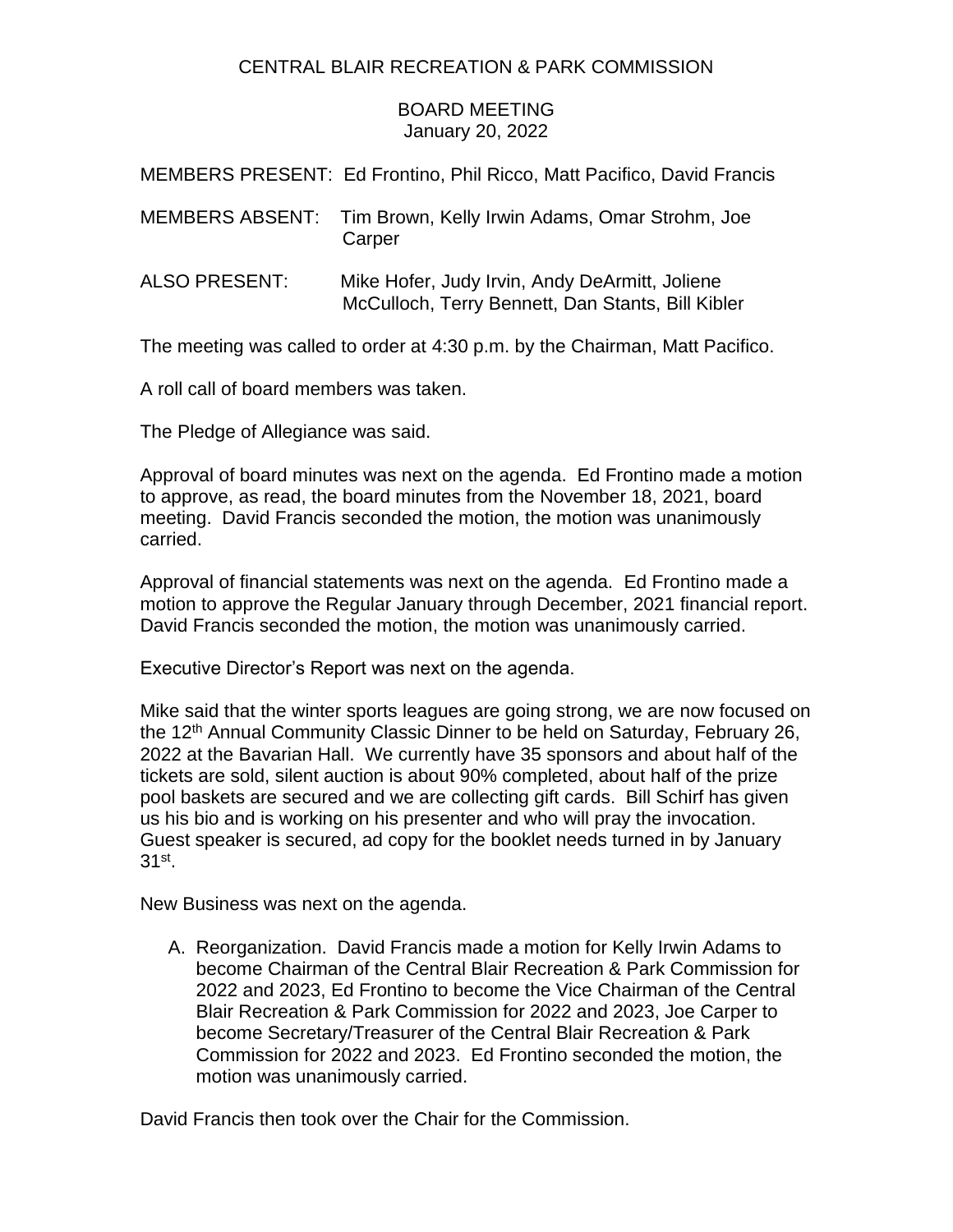## Page 2 – Board Meeting, January 20, 2022

- B. BTW outdoor basketball court dedication. Mike said the BTW Revitalization Corporation, at its November board meeting, recommended that the outdoor basketball court at the BTW site be named after Don Witherspoon. Mike said we lost Don in December 2020, the BTW project or corporation would not have happened without Don Witherspoon. The BTW group is asking the Commission to recommend to the City of Altoona that the court be named after Don Witherspoon. We will do a dedication in late summer after some improvements are made to the court. Mike said the President of the BTW Revitalization Corporation, Dave Cunningham, would like to make this announcement at the Community Classic Dinner on February 26<sup>th</sup>, if the board would approve this recommendation. David Francis made a motion to recommend to the City of Altoona that the outdoor basketball court at BTW be named after Don Witherspoon. Ed Frontino seconded the motion. The motion was unanimously carried.
- C. Hamilton Park Phase III bid specification have been drawn up and we are ready to advertise for the job. CDBG has funded this entire project and we have \$77,600 for phase III. We are advertising for bids on January 22 and January 26 and we will award in late February or early March. This project includes the paving of the walking trail, drainage to the downslope, trees, benches, windscreen on the Pickleball Court and some signage. Ed Frontino made a motion to advertise for bids for Hamilton Park Phase III, Matt Pacifico seconded the motion. The motion was unanimously carried.
- D. 501 $c/3$  Mike said the City of Altoona has formally adopted the 2<sup>nd</sup> Amendment to the CBRC agreement that includes indemnifying the Commission. Ed Frontino said Logan Township will formally adopt the indemnification on Thursday, January  $27<sup>th</sup>$ . David Francis said that the School Board passed it as well. Dan Stants said we need to get the formal language from the School District. Once we get all the formal signed amendments we can begin the process of becoming a 501c/3 with the Internal Revenue Service. This will allow us to apply for charity donations and will allow a tax deduction for anyone that contributes to the Recreation Commission. We would like to announce this at the Community Classic Dinner on February 26<sup>th</sup>.

Board Comments was next on the agenda. Ed Frontino said he would like to propose putting in an Indoor Sports Complex at the Strawberry Hills property in Logan Township. He stated that this is a good fit for the area and would be a good alternative to rehabbing Prospect Pool as it is still losing water even during the winter without the system running. David Francis said what will the inner City kids do without the Pool. These kids need this summer recreation, although he understands that the behavior situation at the pool is not ideal. He stated that kids are not being held responsible for their actions and they along with their parents should be held accountable.